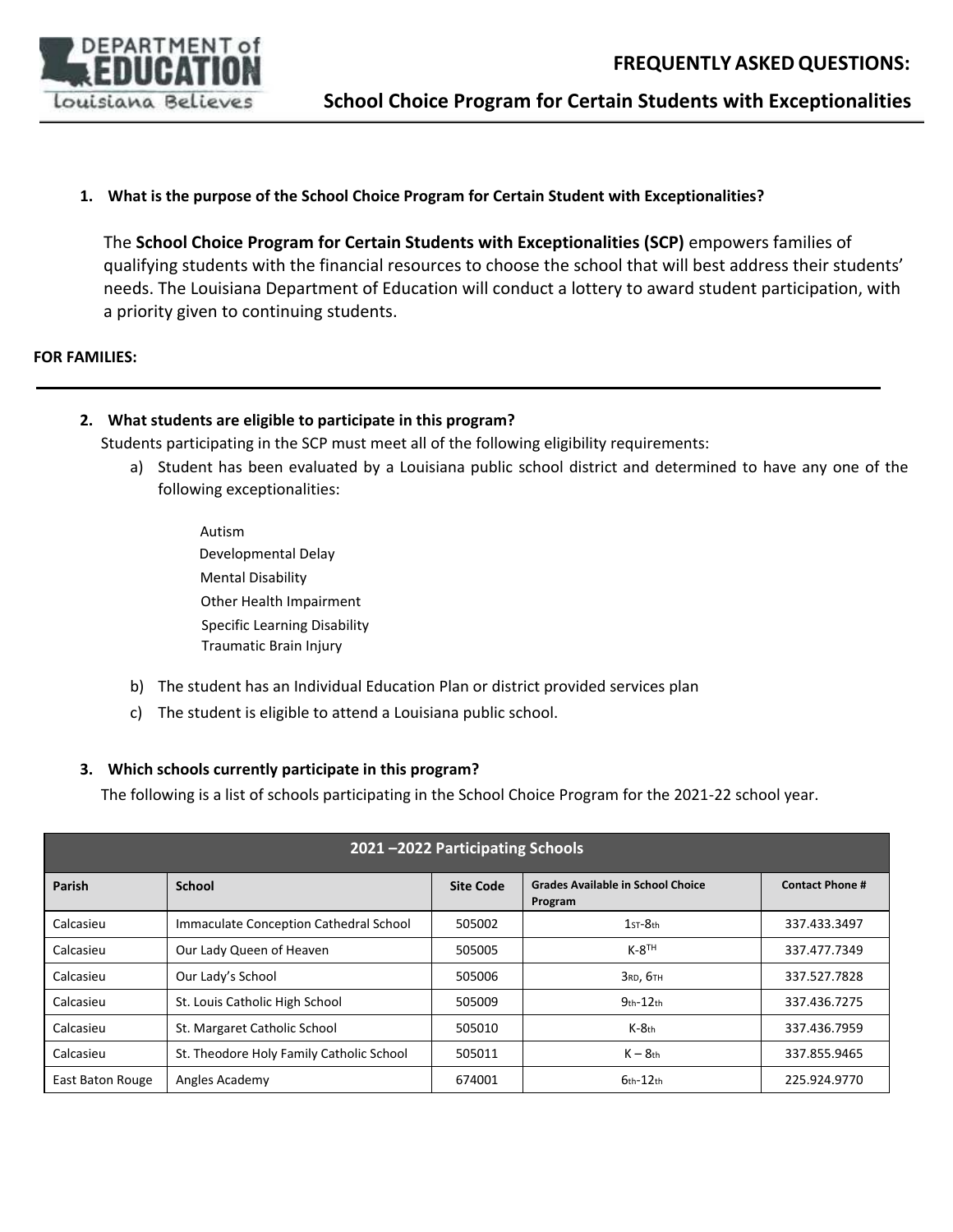## **FREQUENTLY ASKEDQUESTIONS:**



# **School Choice Program for Certain Students with Exceptionalities**

|                  | Diocese of Baton Rouge Special Education<br>Program | 502048 | $K-12$ th         | 225.336.8735 |
|------------------|-----------------------------------------------------|--------|-------------------|--------------|
| East Baton Rouge |                                                     |        |                   |              |
| East Baton Rouge | Greater Baton Rouge Hope Academy                    | 705001 | $K - 12^{th}$     | 225.293.0141 |
| East Baton Rouge | St. Lillian Academy                                 | 9B3001 | $K-12$ th         | 225.767.7097 |
| East Baton Rouge | The Brighton School                                 | 694001 | $K-12$ th         | 225.291.2524 |
| East Baton Rouge | The Dunham School                                   | 692003 | $K-11$ th         | 225.767.7097 |
| Jefferson        | Archbishop Rummel Jr. High School                   | 506127 | $8th - 9th$       | 504.834.5592 |
|                  |                                                     |        |                   |              |
| Jefferson        | Archbishop Rummel Sr. High School                   | 506005 | $10th - 12th$     | 504.834.5592 |
| Jefferson        | Crescent City Christian                             | 557001 | $K-12$ th         | 504-885-4700 |
| Jefferson        | <b>Ecole Classique</b>                              | 560001 | $K - 12^{th}$     | 504.887.3507 |
| Jefferson        | St. Benilde School                                  | 506062 | $K-7$ th          | 504.833.9894 |
| Jefferson        | St. Christopher School                              | 506067 | $1st-7th$         | 504.837.6871 |
| Jefferson        | St. Therese Academy                                 | 506161 | $K-12$ TH         | 504.513.4400 |
| Orleans          | Raphael Academy                                     | 711001 | $K-12$ th         | 504.524.5955 |
| Orleans          | St. Michael Special School                          | 506099 | $K - 12^{th}$     | 504.524.7285 |
| St. Tammany      | Our Lady of the Lake School                         | 506034 | 1st-3rd, 5th, 7th | 985.626.5678 |
| St. Tammany      | St. Paul's School                                   | 506101 | 8th-12th          | 985.892.3200 |
| St. Tammany      | St. Peter Catholic School                           | 506103 | K-7th             | 985.892.1831 |

## **4. What are the special education services that each school may potentially offer to students through the School Choice Program for the 2021-2022 school year?**

| 2021 - 2022 Participating Schools                   |               |                        |                                        |                                    |                                      |                                                  |                                                   |  |
|-----------------------------------------------------|---------------|------------------------|----------------------------------------|------------------------------------|--------------------------------------|--------------------------------------------------|---------------------------------------------------|--|
| <b>School</b>                                       | <b>Autism</b> | Developmental<br>Delay | <b>Emotional</b><br><b>Disturbance</b> | <b>Mental</b><br><b>Disability</b> | Other<br><b>Health</b><br>Impairment | <b>Specific</b><br>Learning<br><b>Disability</b> | <b>Traumatic</b><br><b>Brain</b><br><b>Injury</b> |  |
| Angles Academy                                      | X             | х                      |                                        | X.                                 | x                                    | X                                                |                                                   |  |
| Archbishop Rummel Jr. High School                   | X             | X                      |                                        | x                                  | x                                    | X                                                | x                                                 |  |
| Archbishop Rummel Sr. High School                   | X             | X                      |                                        | x                                  | x                                    | X                                                | x                                                 |  |
| Crescent City Christian                             | X             | X                      |                                        |                                    |                                      | X                                                |                                                   |  |
| Diocese of Baton Rouge<br>Special Education Program | X             | X                      | X                                      | X                                  | X                                    | X                                                | X                                                 |  |
| <b>Ecole Classique</b>                              | X             | X                      |                                        |                                    | x                                    | X                                                | x                                                 |  |
| Greater Baton Rouge Hope Academy                    | X             | x                      | X                                      | x                                  | x                                    | X                                                | x                                                 |  |
| Immaculate Conception Cathedral School              | X             | X                      |                                        |                                    | x                                    | X                                                |                                                   |  |
| Our Lady of the Lake School                         | x             | X                      |                                        |                                    | x                                    | X                                                |                                                   |  |
| Our Lady Queen of Heaven                            | X             | X                      |                                        |                                    | X                                    | X                                                |                                                   |  |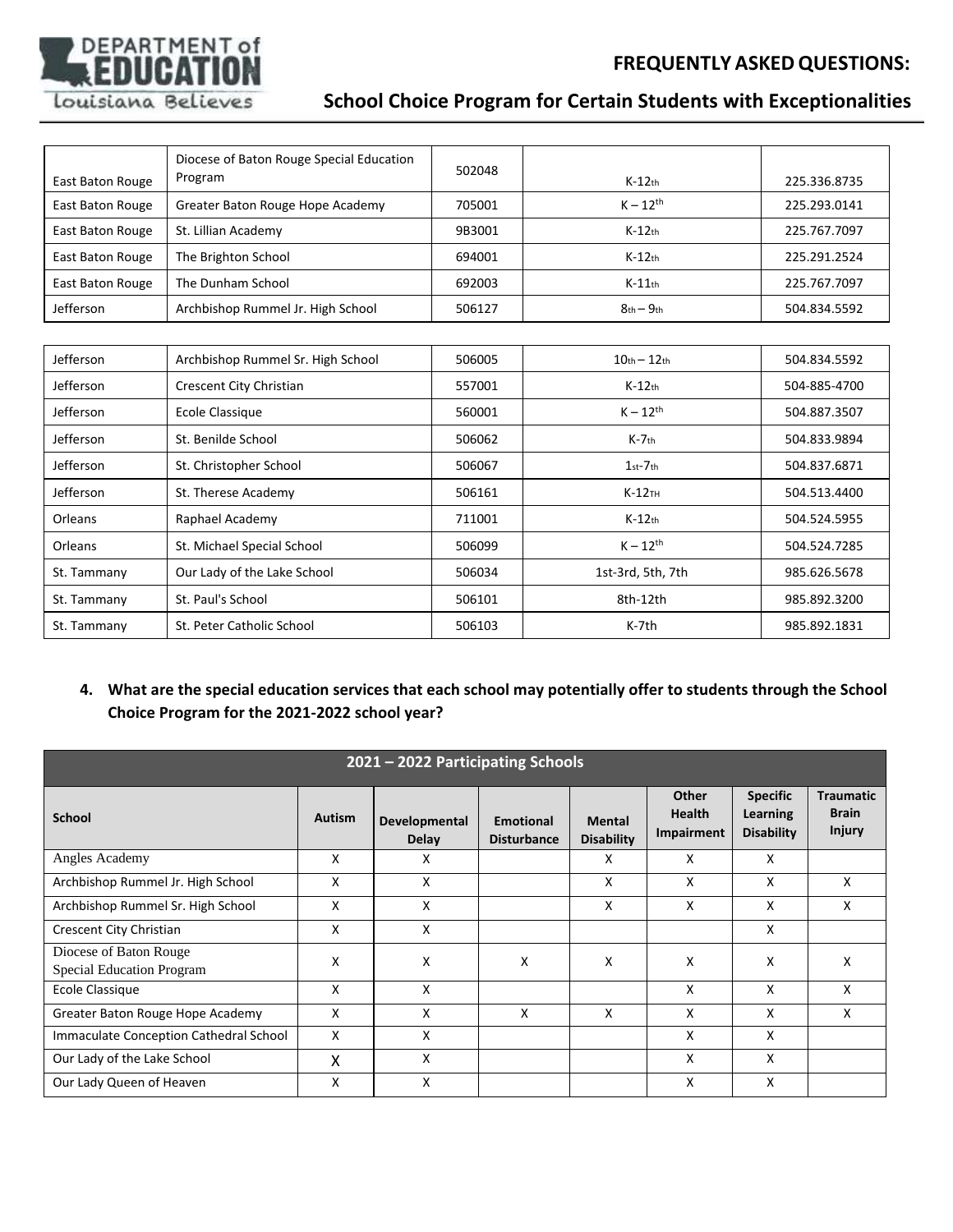

## **School Choice Program for Certain Students with Exceptionalities**

| Our Lady's School                        | X            |   |   |   | X |   |   |
|------------------------------------------|--------------|---|---|---|---|---|---|
| Raphael Academy                          | X            | x |   |   | x | X |   |
| St. Benilde School                       | X            | X |   |   | X | X |   |
| St. Christopher School                   | X            | X |   |   | X | X |   |
| St. Lillian Academy                      | X            | X |   | x | X | X |   |
| St. Louis Catholic High School           | X            | x |   |   | X | X |   |
| St. Margaret Catholic School             | x            | X |   |   | X | X |   |
| St. Michael Special School               | X            | X | X | X | X | X | X |
| St. Paul's School                        | X            | X |   |   | X | X |   |
| St. Peter Catholic School                | X            | X |   |   | X | X | X |
| St. Theodore Holy Family Catholic School | $\mathsf{x}$ | x | X | X | x | X | x |
| St. Therese Academy                      | X            | x |   | X | x | x |   |
| The Brighton School                      | X            | X |   |   | X | X | X |
| The Dunham School                        | X            | X |   |   | X | X |   |

## **5. How much financial assistance is provided through this program?**

Families participating in this program receive an educational certificate, which is paid directly to the school on behalf of the family. The certificate is worth either approximately 50% of the per-pupil allocation of state funds to the student's local school district, or the school's tuition and fees, whichever is less. This amount averages to \$2300 across the state. If the school's tuition and fees exceed the certificate amount, then parents are responsible for paying the difference.

## **6. How does a student apply for participation in the program?**

Families wishing for their student to participate in this program must complete the student application and turn the application into a participating school for which they are applying by March  $17<sup>th</sup>$ . Once all applications are received, the Department will conduct a lottery to determine which students may participate in the program. Scholarships are awarded contingent upon funding availability.

## Application Dates:

February 1, 2021 – LDE releases student application March 17, 2021 – Applications due Late April/Beginning of May – LDE notifies families of award status

Instructions on how to submit an application may be found on the application itself. New students must submit all required documentation in order to confirm eligibility.

## **7. Does the school automatically enroll my student if selected to participate in this program?**